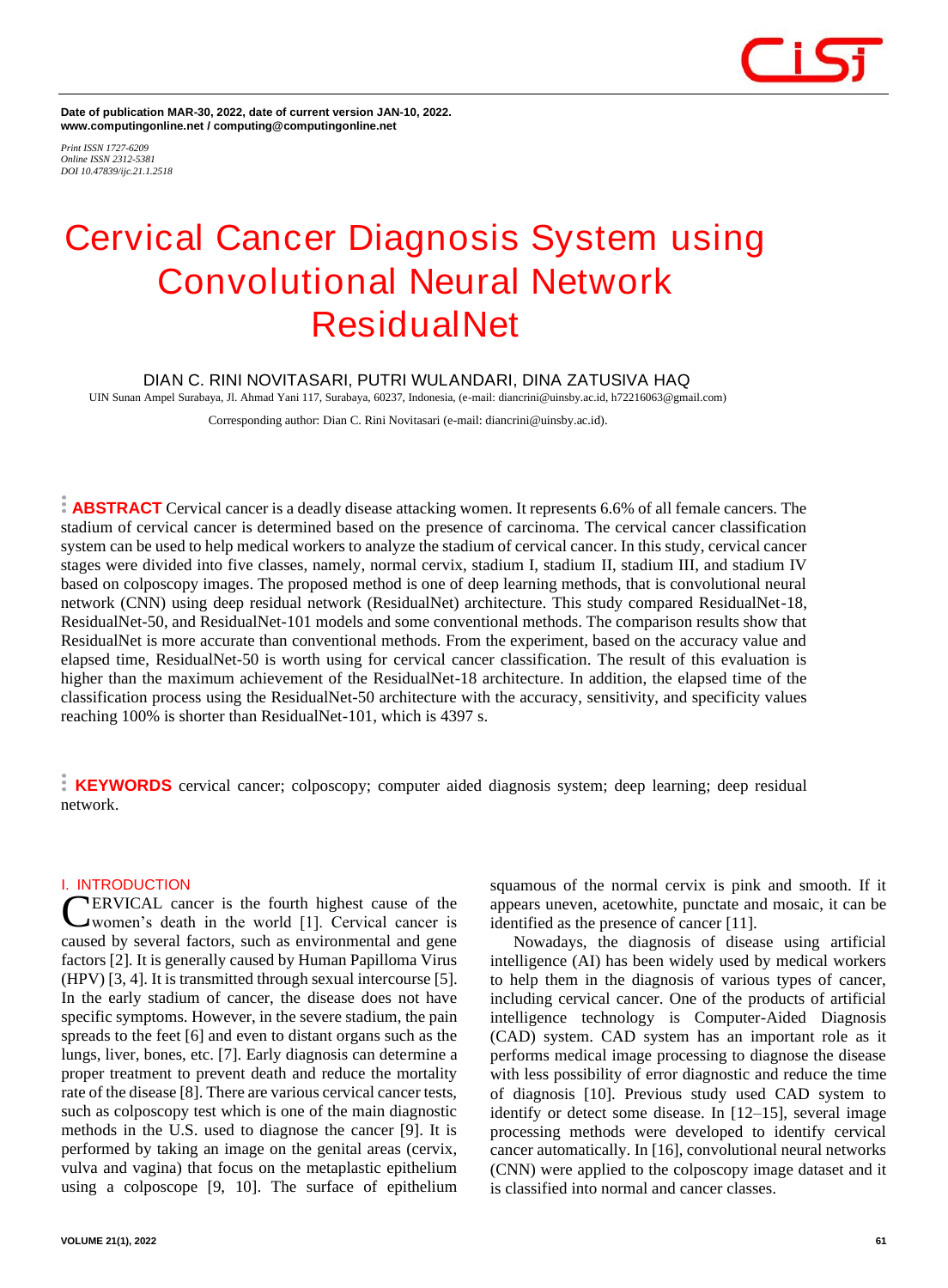CNN has been widely used by researchers to analyze an object as it is claimed as the best model in solving object recognition problems [17]. In [18] and [19] it was shown that CNN is one method in deep learning that is able to detect cancer with good performance and successfully classify natural and biomedical images. In [20, 21], the average of accuracy value of cancer classification cases shows the values above 90%. There are various CNN architectures proposed by many researchers, for example, LeNet, AlexNet, ZFNet, GoogleNet, VGGNet, and ResidualNet [22]. In the ResidualNet (Deep Residual Network) architecture, the ImageNet dataset is classified properly and obtains the accuracy values of 80.62% for Top-1 [23] and 3.57% for Top-5 [22]. Jiang, et al. classified the histopathological image of breast cancer using CNN with the SE-ResidualNet architecture and obtained the accuracy value between 98.87% to 99.34% for binary classification and 90.66% to 93.81% for multiclass classification [19]. Ismael, et al. obtained the accuracy of 99% for brain MRI image classification into three brain tumor classes using Residual Network [24]. Chen, et al. introduced the finetuning residual network (ResidualNet) algorithm for automatic mammography classification and obtained the value of accuracy, sensitivity, specificity, and AUC, corresponding to 93.15%, 93.83%, 92.17%, and 0.95 [25]. ResidualNet allows in-depth Neural Network training by reducing the computational time and the complexity compared with other architectures [22]. The strength of ResidualNet model compared with other CNN architecture models is that the performance of the model does not decrease even though the architecture is getting deeper. ResidualNet has several types of architecture based on the number of convolution layers used, starting from 18, 34, 50, 101, and up to 152 layers [23, 26].

Based on the previous studies, the proposed method of the study is deep residual network (ResidualNet) architecture to classify cervical cancer stadium based on colposcopy images. In this study the ResidualNet-18, ResidualNet-50, and ResidualNet-101 models were trained. Colposcopy data were classified into five classes, namely, normal cervix, stadium I, stadium II, stadium III, and stadium IV. The results of this research can be used to help medical workers to analyze the stadium of patients' cervical cancer to determine the proper treatment for the patients, so it can minimize the mortality rate of women with cervical cancer.

# **II. LITERATURE REVIEW**

# *A. DATA AUGMENTATION*

Data augmentation is a technique to increase image variance for training datasets to build better learning models based on the initial dataset. Data augmentation algorithm of image is diverse, namely, geometric transformation, color modification, kernel filter, GAN, random cropping, etc. [27]. In most cases, the method applied for data augmentation is geometric transformation [28], it is related to the position of the pixels in image, such as rotation, reflection, dilatation,

translation, shear, and transformation affine.

In this study, the data augmentation methods used are rotation, reflection, and dilatation. The rotation transformation applied to the images is random rotating with an angle between 0º to 360º. For reflection transformation, the transformation applied to the image is random mirroring of the x-axis, y-axis and  $(x,y)$ -axis. Then, at the dilatation transformation, scaling is applied to the image randomly at a scale of 0.5 to 2.

#### *B. DEEP RESIDUAL NETWORK*

Deep Residual Network (ResidualNet) is one of CNN architectures proposed by He et al. The architecture was built to solve the problems on the Deep Learning training as it generally takes quite a lot of time and limits a certain number of layers. The solution to the problem proposed by ResidualNet is to apply skip connection or shortcut [23].



Figure 1. Deep Residual Network Block

He et al. adopted residual learning to be applied to several layers of convolution layers. Among the stack of convolution layers, there are residual blocks, where these residual blocks are the addition of the initial convolution layer  $H(x)$  results to the convolution layer after two or three times the of convolutional process  $F(x)$ , under the condition that the output size of initial convolution layer has the same size as the output of the convolution layer afterwards. Accordingly, the residual block in this case is when learning  $F(x)$  is the residual of  $H(x)$ - x by assuming x is an identity function.

$$
F(x) = H(x) - x. \tag{1}
$$

$$
H(x) = F(x) + x. \tag{2}
$$

ResidualNet has several types of architecture based on the number of convolution layers used [29]. The two initial layers of the ResidualNet architecture resemble GoogleNet by performing a  $7\times7$  convolution and  $3\times3$  max pooling with the strides' number of 2 [30]. In ResidualNet-18, each residual block consists of 2 convolution layers, while the size of the filter in the convolution layer is always  $3\times3$  with different depths. Whereas in ResidualNet-50 and ResidualNet-101, each residual block consists of 3 convolution layers. The details of ResidualNet-18, ResidualNet-50 and ResidualNet-101 architectures are shown in Fig. 2.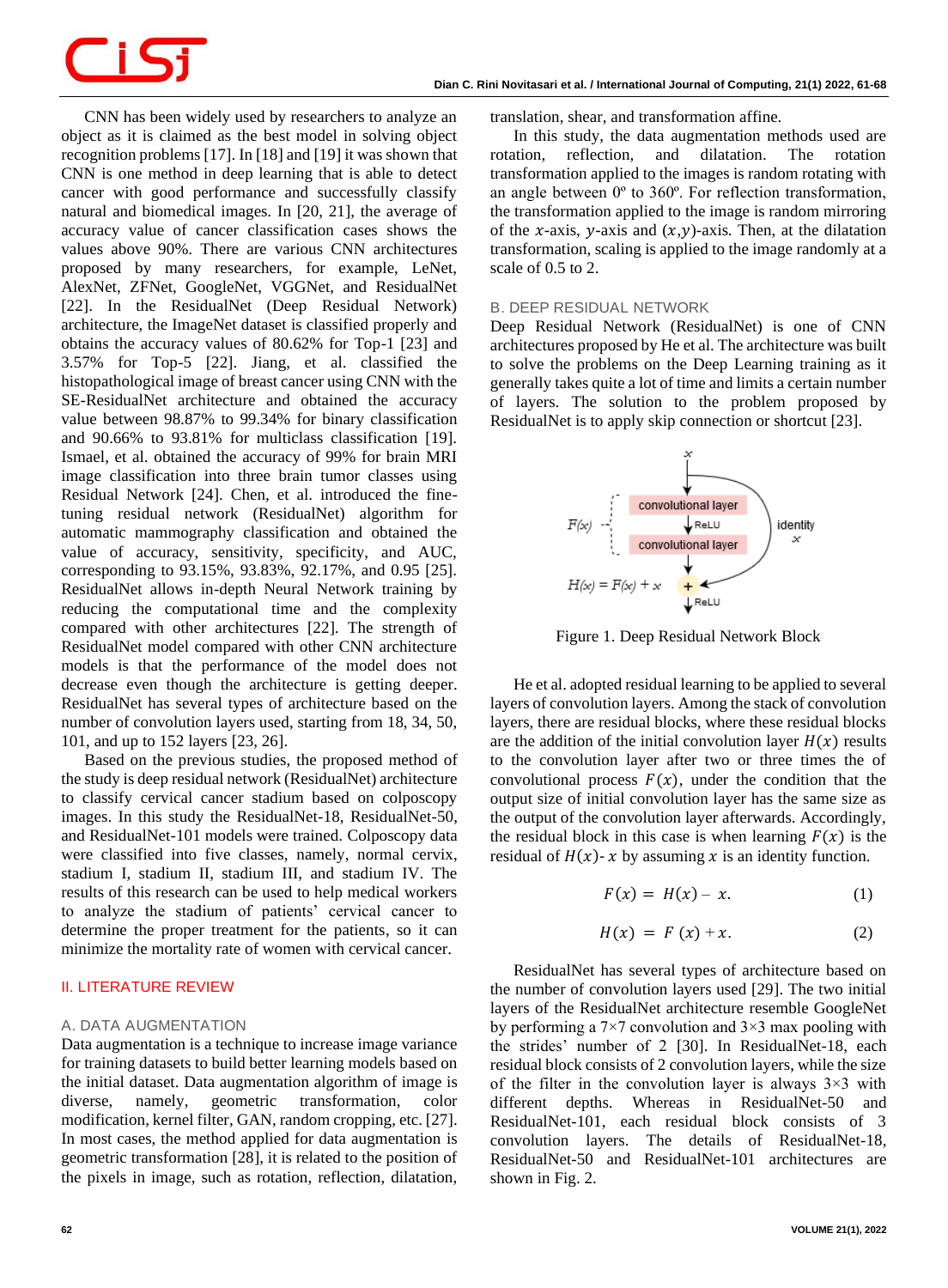

Figure 2. ResidualNet-18, ResidualNet-50 and ResidualNet-101 architectures for 5 classes

(4)

### *C. PERFORMANCE EVALUATION*

Performance evaluation in a classification system is important to know how the system works to classify data. In measuring the performance of classification systems, confusion matrix is used to compare the results of classification by the system with the actual classification results [22, 31].

**Table 1. Confusion Matrix**

| <b>Predict</b> | Actual         |         |         |           |  |
|----------------|----------------|---------|---------|-----------|--|
|                | <b>Class 1</b> | Class 2 | Class 3 | Class 4   |  |
| Class 1        | TN             | FP      | TN      | TN        |  |
| Class 2        | FN             | TP      | FN      | <b>FN</b> |  |
| Class 3        |                | FP      | TN      | TN        |  |
| Class 4        |                | FP      | TN      | TN        |  |

In confusion matrix, there are terms, namely, true positive (TP), false positive (FP), false negative (FN), and true negative (TN) [22]. Evaluation of the classification system (accuracy, specificity, and sensitivity) based on the values of TP, FP, FN, and TN using Eq 3-5, where n is the number of classes.

$$
Accuracy = \frac{\frac{TP + TN}{TP + FN + FP + TN}}{n}
$$
 (3)

Specificity =  $_{TN}$  $TN + FP$  $\boldsymbol{n}$ .

TPR/ Sensitivity 
$$
= \frac{TP + FN}{n}.
$$

# **III. THE METHODOLOGY**

In this study, the data used were colposcopy image data obtained from Geneva Foundation (https://www.gfmer.ch/). The data consisted of five stadium of cervical cancer, namely, normal cervix, stadium I, stadium II, stadium III, and stadium IV.

TР

(5)



Figure 3. Colposcopy Images: (a) Normal Cervix, (b) Stadium I, (c) Stadium II, (d) Stadium III, (e) Stadium IV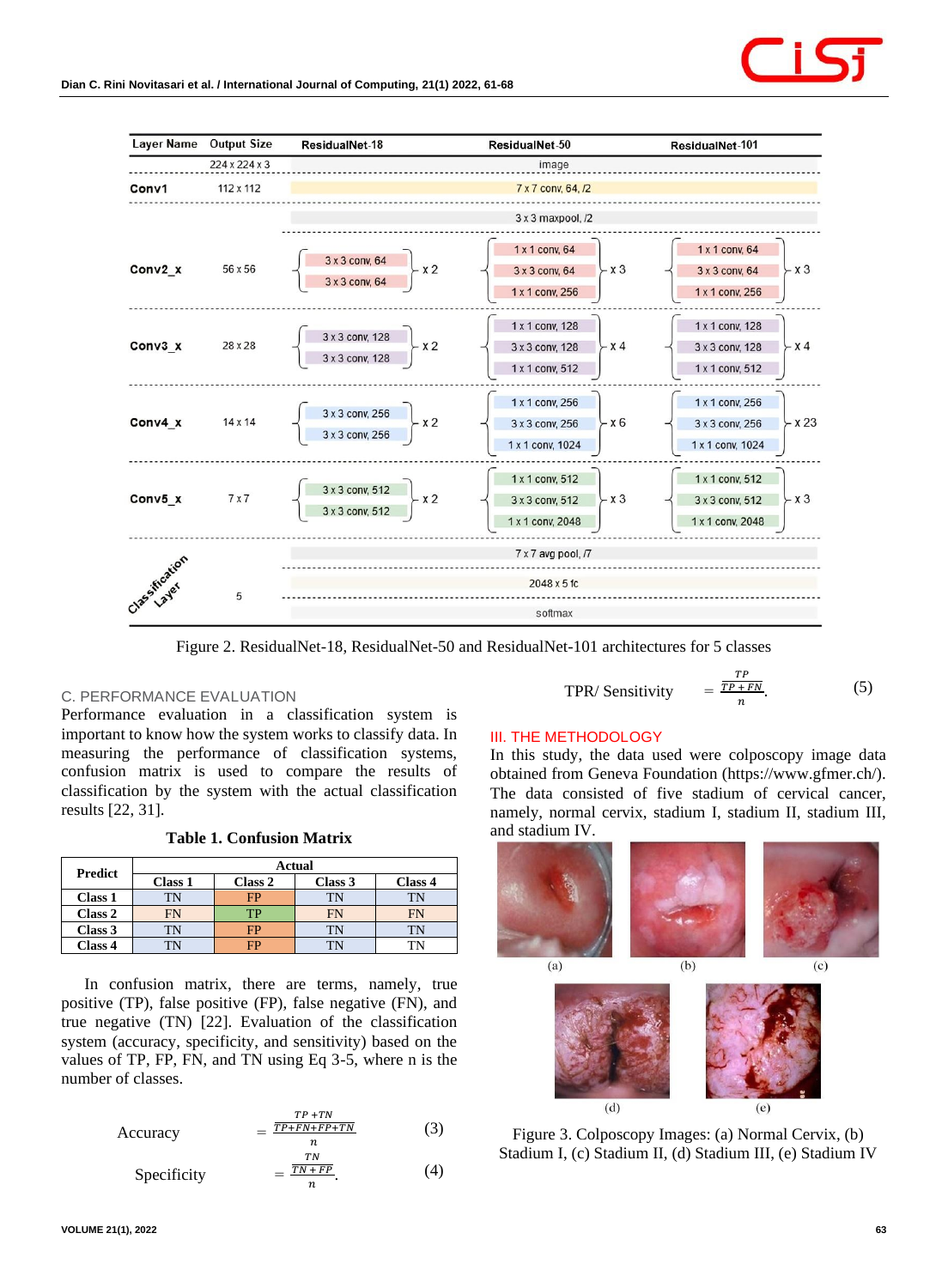The proposed methods of this study were pre-processing stage, training the classification model, and testing the model of cervical cancer classification system. The first step of the pre-processing stage was applied to the cropping process because the images of the dataset had different sizes. Then, data augmentation was applied to the system to increase the number of datasets as the more data trained in deep learning, the better the system at recognizing images. Following the data augmentation step, the data were divided into training data and testing data for training and testing classification model with the ratio of 80:20. Furthermore, training the classification model was conducted using the ResidualNet-18, ResidualNet-50 and ResidualNet-101 architecture model training to obtain the optimal model, then the model was used to classify testing data for evaluation of the cervical cancer classification system.

# **IV. RESULT AND DISCUSSION**

In this study, three architectural models of ResidualNet were proposed to classify cervical cancer stadium based on colposcopy images. Each model went through the same steps. The first step of purposed method was pre-processing stage. The images in dataset had different sizes, accordingly, cropping process was applied to obtain the focus on cervix area. Determining the size of the image was based on [24], while the size of input image on ResidualNet architecture was 224×224. Following the cropping process, data augmentation was applied to increase the number of training data. The various training data enabled to increase the model's learning ability to recognize image patterns. The data augmentations used were rotation, reflection, and dilatation. The results of geometry transformation are shown in Fig. 4.



(a) Colposcopy Image



(b) Rotation

(c) Reflection





Based on data augmentation process, it was obtained 2000 colposcopy image data. Furthermore, the data were divided into training data and testing data with the ratio of 80:20. Accordingly, the number of the training data was 1600 data and that of the testing data was 400 data, in which there were 80 data for each cervical cancer class. Each datum was applied to three architectural models of ResidualNet (ResidualNet-18, ResidualNet-50 and ResidualNet-101). Each architecture trained training data to build a cervical cancer classification model, so an optimal model was obtained to classify test data. The results of the classification model were compared with the actual data using confusion matrix to obtain accuracy, sensitivity, and specificity. The comparison of conventional feature extraction and classification methods with the CNN ResidualNet model is shown in Table 2.

| Method                        |                     | Akurasi (%) | Sensitifitas $(\% )$ | Spesifisitas $(\% )$ | <b>Elapsed Time (s)</b> |
|-------------------------------|---------------------|-------------|----------------------|----------------------|-------------------------|
| <b>GLCM+Backpropagation</b>   |                     | 71.49       | 78.75                | 72.58                | 2.08                    |
| <b>GLRLM+ Backpropagation</b> |                     | 96.26       | 96.78                | 96.40                | 6.52                    |
| <b>HOG+</b> Backpropagation   |                     | 82.71       | 82.73                | 80.89                | 7.82                    |
| $GLCM+ELM$                    |                     | 94.86       | 96.46                | 94.64                | 1.09                    |
| <b>GLRLM+ ELM</b>             |                     | 95.79       | 96.73                | 95.85                | 4.10                    |
| $HOG + ELM$                   |                     | 85.05       | 87.47                | 82.98                | 5.08                    |
| <b>ResidualNet18</b>          | <b>Batchsize 4</b>  | 99.07       | 98.93                | 99.13                | 2489                    |
|                               | <b>Batchsize 8</b>  | 99.53       | 99.57                | 99.57                | 1970                    |
|                               | <b>Batchsize 16</b> | 99.53       | 99.46                | 99.23                | 1490                    |
| ResidualNet50                 | <b>Batchsize 4</b>  | 99.07       | 99.03                | 99.13                | 6405                    |
|                               | <b>Batchsize 8</b>  | 100         | 100                  | 100                  | 4831                    |
|                               | <b>Batchsize 16</b> | 100         | 100                  | <b>100</b>           | 4397                    |
| ResidualNet101                | <b>Batchsize 4</b>  | 97.20       | 98.18                | 97.06                | 11946                   |
|                               | <b>Batchsize 8</b>  | 99.53       | 99.67                | 99.57                | 8789                    |
|                               | <b>Batchsize 16</b> | 100         | <b>100</b>           | <b>100</b>           | 8653                    |

**Table 2. Model Performance Evaluation Results**

Based on Table 2, it can be seen that ResidualNet has better performance than conventional methods. The highest accuracy in the conventional method is obtained by combining the Gray Level Run Length Matrix (GLRLM)

and backpropagation methods, which is 96.26%. Judging from the average accuracy of the Extreme Learning Machine (ELM) classification method is superior to the backpropagation method, and the GLRLM feature extraction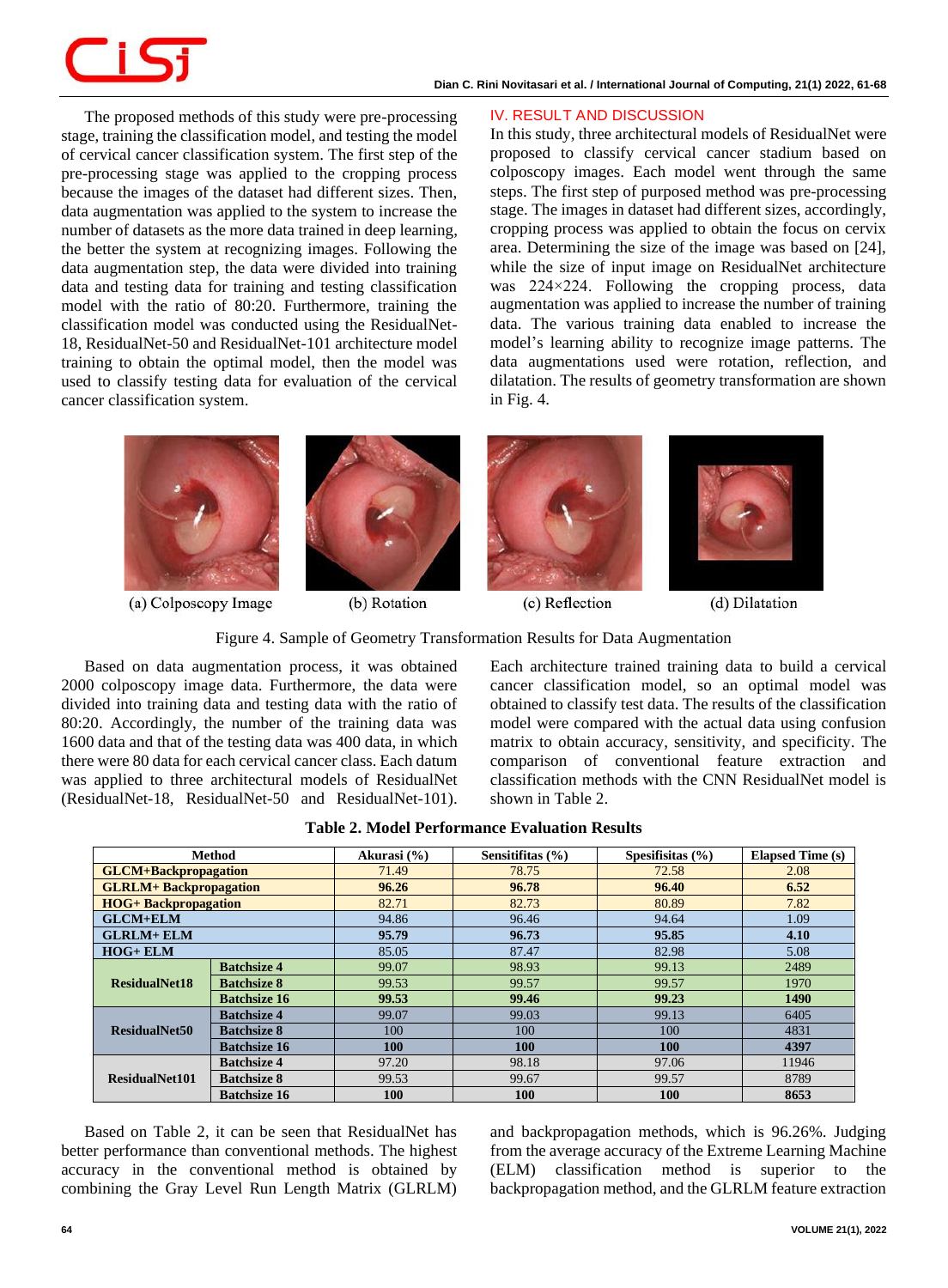

method has a better performance in representing cervical cancer images. However, when compared to the CNN ResidualNet method, the conventional classification method produces a model with a lower level of accuracy.

The accuracy value of the CNN ResidualNet method reaches 100% with a batch size of 16 on ResidualNet-50 and ResidualNet-101. Based on the average accuracy value, the ResidualNet-50 architecture can recognize cervical cancer image patterns well. The ResidualNet-50 architecture achieves 100% accuracy on batch sizes 8 and 16 with a relatively short time of fewer than 2 hours. The graph of training progress on ResidualNet-50 batchsize 16 is shown in Figure 5. The graph of the comparison of accuracy with batchsize trials on each ResidualNet architecture is shown in Figure 5.





Figure 5. ResidualNet Accuration Comparison



**ResidualNet Elapsed Time Comparison** 

Figure 6. ResidualNet Elapsed Time Comparison

Based on Figure 5 it is shown that more batchsize can produce higher accuracy values. This condition happens because the use of high batchsize allows the model to learn more data. However, using too large batch size in the CNN method requires higher computer specifications. The larger the batchsize value, the shorter the time required, as shown in the graph in Figure 6.

Based on Figure 5 and Figure 6, in this study it is shown that the use of the ResidualNet-50 architecture is quite optimal, in terms of accuracy reaching 100% and in a relatively short time compared to the achievement of 100%

accuracy by the ResidualNet-101 architecture. The architecture of ResidualNet-50 batchsize 16 can achieve maximum accuracy of 100% with a training time of 4397 s. In ResidualNet-18 architecture, the average duration of training time is shorter than other ResidualNet architectures, namely 1983 s, but the maximum accuracy obtained is only 99.53%. The training progress of the ResidualNet-50 architecture classification with a batch size of 16 is shown in Figure 7. It can be seen that the accuracy value is increasing with each iteration and is stable at 100% accuracy value in the range of 5 iterations.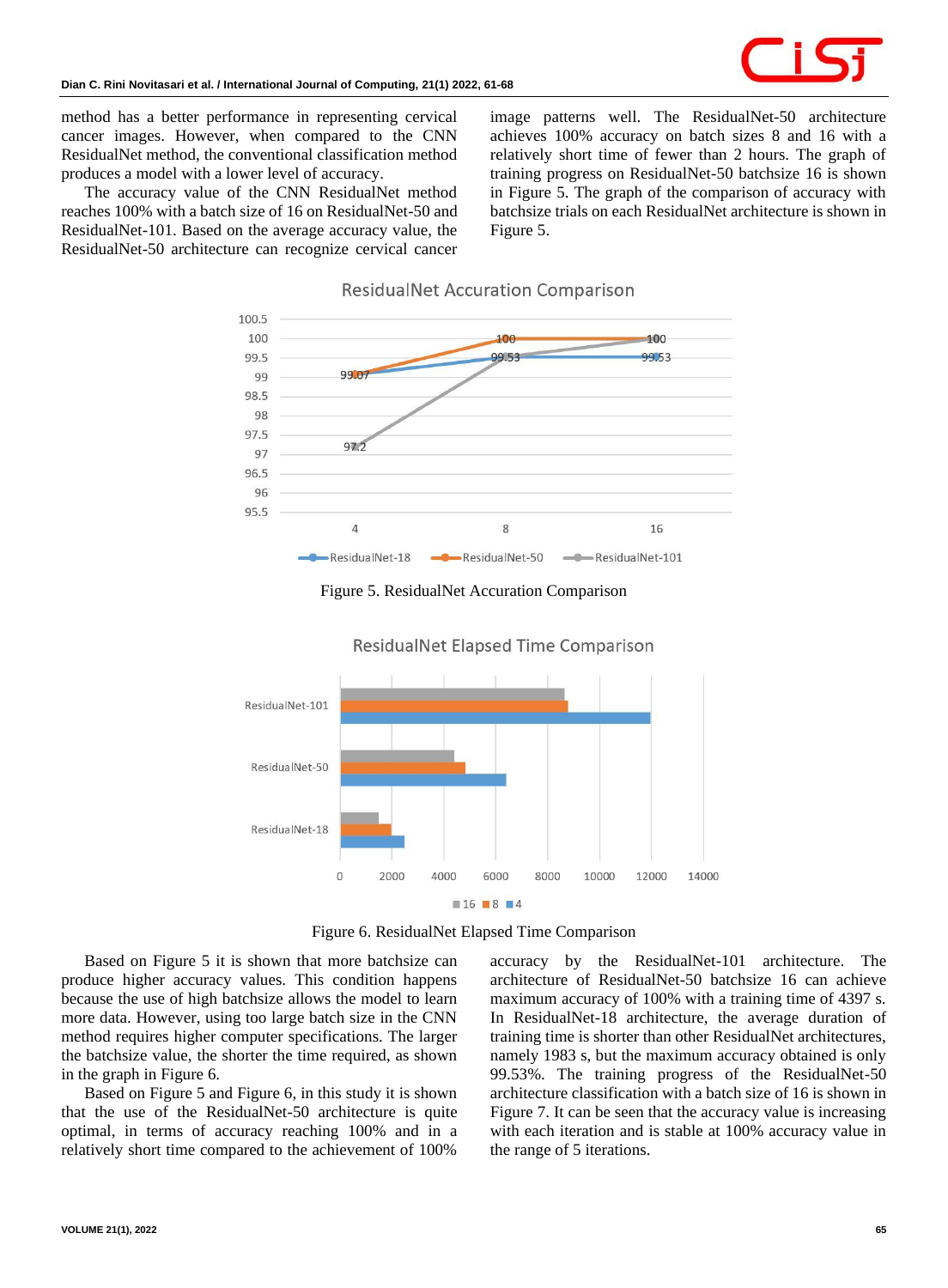



Figure 7. ResidualNet Training Progress

Data dramatically affects the performance of the ResidualNet architecture. In different datasets, the comparison of the accuracy values of each architecture will also be different. A sample of the ResidualNet architecture feature map generated from the feature learning process of image data is shown in Figure 8. This feature learning process produces 2048 features as input data in the classification layer.



Figure 8. Sample of Feature Learning Layer Process in ResidualNet-101 model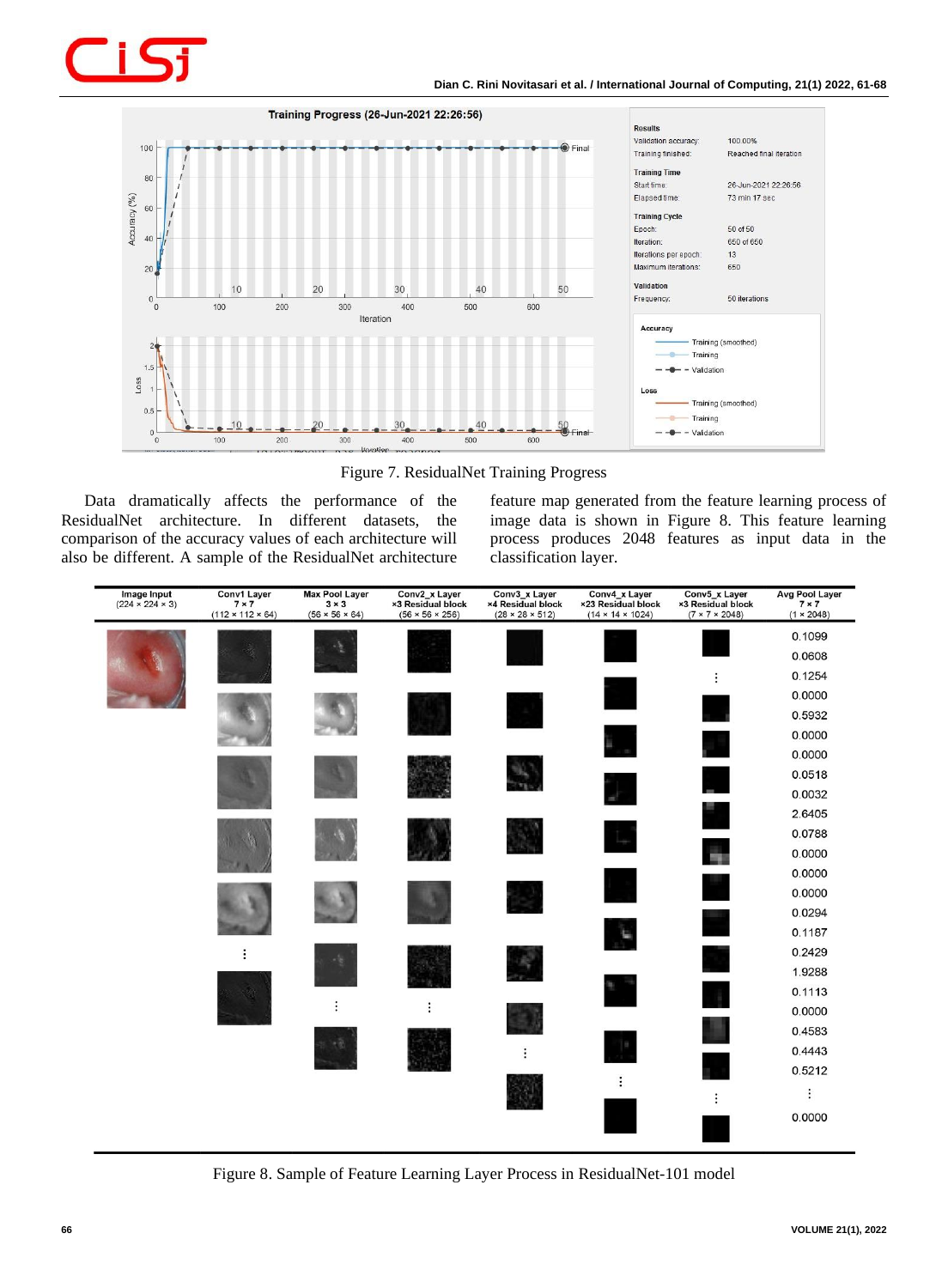ResidualNet architecture has a high layer depth, and each layer has a weight, so there are many parameters and a long computation time is required. An architectural development was carried out to overcome the weaknesses in the ResidualNet architecture, namely the Dense Convolutional Network (DenseNet) architecture. DenseNet can overcome the problem of vanishing-gradient descent and substantially reduce the number of parameters. In future research, DenseNet architecture can be used, and it is hoped that it can accelerate the computational process and result in high accuracy [32, 33]. In addition, accelerating the computational process and increasing accuracy results can also be done using the Dilated Convolutional Neural Network method, wherein research [34] the Dilated CNN method can reduce training time by 12.99% and increase accuracy by 2.86%.

### **V. CONCLUSION**

Based on the results of the study, the model of classification system for cervical cancer trained was a good classification model and the best learning model obtained from architecture with the greatest number of layers was ResidualNet model.

The CNN ResidualNet method was carried out several trials, such as testing the ResidualNet architecture (ResidualNet-18, ResidualNet-50, and ResidualNet-101) and testing batchsize (4, 8, and 16). Based on several trials conducted, it can be seen that the more layers the ResidualNet architecture have, the more computational time it takes. In the classification process, batchsize correlates with training time and accuracy results. The bigger the batch size is, the greater the accuracy and the shorter the duration of the training. The most optimal ResidualNet architecture in the implementation of cervical cancer detection is ResidualNet -50 with an accuracy reaching 100% and a relatively short time, 4397 s.

### **References**

- [1] IARC, *Latest Global Cancer Data*, 2018.
- [2] D. C. R. Novitasari, A. Z. Foeady, M. Thohir, A. Z. Arifin, K. Niam, and A. H. Asyhar, "Automatic approach for cervical cancer detection based on Deep Belief Network (DBN) using colposcopy data," *Proceedings of the 2020 International Conference on Artificial Intelligence in Information and Communication (ICAIIC)*, 2020, pp. 415–420. [https://doi.org/10.1109/ICAIIC48513.2020.9065196.](https://doi.org/10.1109/ICAIIC48513.2020.9065196)
- [3] P. Autier and M. Boniol, "Mammography screening: A major issue in medicine," *Eur. J. Cancer*, vol. 90, pp. 34–62, 2018. [https://doi.org/10.1016/j.ejca.2017.11.002.](https://doi.org/10.1016/j.ejca.2017.11.002)
- [4] M. Masruroh, *Cervical Cancer Classification Using Backpropagation Neural Network Model and image preprocessing with Spatial Operations* (in Indonesia), Universitas Negeri Yogyakarta, 2016.
- [5] S. L. Bedell, L. S. Goldstein, A. R. Goldstein, and A. T. Goldstein, "Cervical cancer screening: past, present, and future," *Sex. Med. Rev.*, vol. 8, no. 1, pp. 28-37, 2020, doi: [https://doi.org/10.1016/j.sxmr.2019.09.005.](https://doi.org/10.1016/j.sxmr.2019.09.005)
- [6] A. Deverakonda and N. Gupta, "Diagnosis and treatment of cervical cancer: A review," *J Nurs Heal. Sci*, vol. 2, no. 3, pp. 1–6, 2016.
- [7] Z. Yin et al., "Impact of sites versus number of metastases on survival of patients with organ metastasis from newly diagnosed cervical cancer," *Cancer Manag. Res.*, vol. 11, p. 7759, 2019. [https://doi.org/10.2147/CMAR.S203037.](https://doi.org/10.2147/CMAR.S203037)
- [8] D. C. R. Novitasari, A. Lubab, A. Sawiji, and A. H. Asyhar, "Application of feature extraction for breast cancer using one order statistic, GLCM, GLRLM, and GLDM," *Adv. Sci. Technol. Eng. Syst. J.*, vol. 4, no. 4, pp. 115–120, 2019. [https://doi.org/10.25046/aj040413.](https://doi.org/10.25046/aj040413)
- [9] W. Li et al., "Computer-aided Diagnosis (CAD) for cervical cancer screening and diagnosis: a new system design in medical image processing," *Proceedings of the International Workshop on Computer Vision for Biomedical Image Applications*, 2005, pp. 240–250. [https://doi.org/10.1007/11569541\\_25.](https://doi.org/10.1007/11569541_25)
- [10] E. Hartenbach, "Colposcopy of the cervix, vagina, and vulva: A comprehensive textbook," *Journal of Lower Genital Tract Disease*, vol. 8, no. 1, p. 86,2004. [https://doi.org/10.1097/00128360-](https://doi.org/10.1097/00128360-200401000-00018) [200401000-00018.](https://doi.org/10.1097/00128360-200401000-00018)
- [11] P. Basu, S. Joshi, and U. Poli, "Colposcopic Features of Cervical Intraepithelial Lesions," in Preventive Oncology for the Gynecologist, Springer, 2019, pp. 145–157.
- [12] S. Gordon, G. Zimmerman, R. Long, S. Antani, J. Jeronimo, and H. Greenspan, "Content analysis of uterine cervix images: initial steps toward content based indexing and retrieval of cervigrams," in *Medical Imaging 2006: Image Processing*, vol. 6144, p. 61444U, 2006. [https://doi.org/10.1117/12.653025.](https://doi.org/10.1117/12.653025)
- [13] Q. Ji, J. Engel, and E. Craine, "Texture analysis for classification of cervix lesions," *IEEE Trans. Med. Imaging*, vol. 19, no. 11, pp. 1144– 1149, 2000. [https://doi.org/10.1109/42.896790.](https://doi.org/10.1109/42.896790)
- [14] I. Claude, R. Winzenrieth, P. Pouletaut, and J.-C. Boulanger, "Contour features for colposcopic image classification by artificial neural networks," *Object Recognition Supported by User Interaction for Service Robots*, 2002, vol. 1, pp. 771–774.
- [15] K. Tumer, N. Ramanujam, J. Ghosh, and R. Richards-Kortum, "Ensembles of radial basis function networks for spectroscopic detection of cervical precancer," *IEEE Trans. Biomed. Eng.*, vol. 45, no. 8, pp. 953–961, 1998. [https://doi.org/10.1109/10.704864.](https://doi.org/10.1109/10.704864)
- [16] Vasudha, A. Mittal, and M. Juneja, "Cervix cancer classification using colposcopy images by deep learning method," *International Journal of Engineering Technology Science and Research (IJETSR)*, vol. 5, no. 3, pp. 426–432, 2018.
- [17] J. Ker, L. Wang, J. Rao, and T. Lim, "Deep learning applications in medical image analysis," *IEEE Access*, vol. 6, pp. 9375–9389, 2017. [https://doi.org/10.1109/ACCESS.2017.2788044.](https://doi.org/10.1109/ACCESS.2017.2788044)
- [18] B. Xu, N. Wang, T. Chen, and M. Li, "Empirical evaluation of rectified activations in convolutional network," *arXiv Prepr. arXiv1505.00853*, 2015.
- [19] Y. Jiang, L. Chen, H. Zhang, and X. Xiao, "Breast cancer histopathological image classification using convolutional neural networks with small SE-ResidualNet module," *PLoS One*, vol. 14, no. 3, p. e0214587, 2019. [https://doi.org/10.1371/journal.pone.0214587.](https://doi.org/10.1371/journal.pone.0214587)
- [20] T. J. Brinker et al., "Deep learning outperformed 136 of 157 dermatologists in a head-to-head dermoscopic melanoma image classification task," *Eur. J. Cancer*, vol. 113, pp. 47–54, 2019.
- [21] S. Sasikala, M. Bharathi, and B. R. Sowmiya, "Lung cancer detection and classification using deep CNN," *International Journal of Innovative Technology and Exploring Engineering (IJITEE)*, vol. 8, no. 2, pp. 259–262, 2018.
- [22] K. Munir, H. Elahi, A. Ayub, F. Frezza, and A. Rizzi, "Cancer diagnosis using deep learning: A bibliographic review," *Cancers MDPI Journals*, vol. 11, no. 1235, p. 1–36, 2019. [https://doi.org/10.3390/cancers11091235.](https://doi.org/10.3390/cancers11091235)
- [23] K. He, X. Zhang, S. Ren, and J. Sun, "Deep residual learning for image recognition," *Proceedings of the IEEE Conference on Computer Vision and Pattern Recognition*, 2016, pp. 770–778. [https://doi.org/10.1109/CVPR.2016.90.](https://doi.org/10.1109/CVPR.2016.90)
- [24] S. A. A. Ismael, A. Mohammed, and H. Hefny, "An enhanced deep learning approach for brain cancer MRI images classification using residual networks," *Artif. Intell. Med.*, vol. 102, p. 101779, 2020. [https://doi.org/10.1016/j.artmed.2019.101779.](https://doi.org/10.1016/j.artmed.2019.101779)
- [25] Y. Chen, Q. Zhang, Y. Wu, B. Liu, M. Wang, and Y. Lin, "Fine-tuning ResidualNet for breast cancer classification from mammography," *Proceedings of the International Conference on Healthcare Science and Engineering*, 2018, pp. 83–96. [https://doi.org/10.1007/978-981-](https://doi.org/10.1007/978-981-13-6837-0_7)